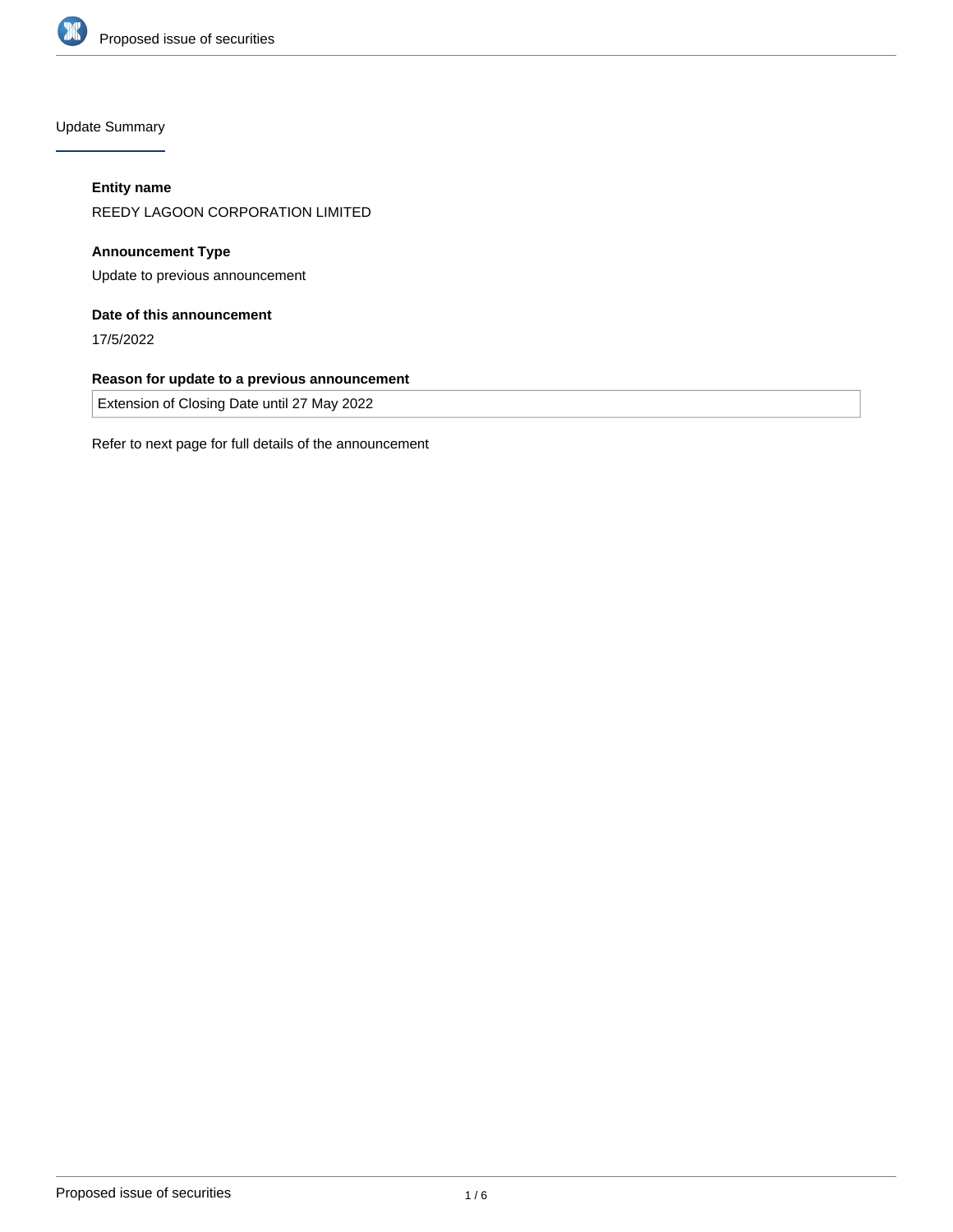

### Part 1 - Entity and announcement details

### **1.1 Name of +Entity**

## REEDY LAGOON CORPORATION LIMITED

We (the entity named above) give ASX the following information about a proposed issue of +securities and, if ASX agrees to +quote any of the +securities (including any rights) on a +deferred settlement basis, we agree to the matters set out in Appendix 3B of the ASX Listing Rules.

If the +securities are being offered under a +disclosure document or +PDS and are intended to be quoted on ASX, we also apply for quotation of all of the +securities that may be issued under the +disclosure document or +PDS on the terms set out in Appendix 2A of the ASX Listing Rules (on the understanding that once the final number of +securities issued under the +disclosure document or +PDS is known, in accordance with Listing Rule 3.10.3C, we will complete and lodge with ASX an Appendix 2A online form notifying ASX of their issue and applying for their quotation).

#### **1.2 Registered Number Type**

# **Registration Number**

ABN

41006639514

#### **1.3 ASX issuer code**

RLC

### **1.4 The announcement is**

Update/amendment to previous announcement

#### **1.4a Reason for update to a previous announcement**

Extension of Closing Date until 27 May 2022

### **1.4b Date of previous announcement to this update**

2/5/2022

### **1.5 Date of this announcement**

17/5/2022

### **1.6 The Proposed issue is:**

A standard +pro rata issue (non-renounceable or renounceable)

### **1.6a The proposed standard +pro rata issue is:**

 $E + Non-renounceable$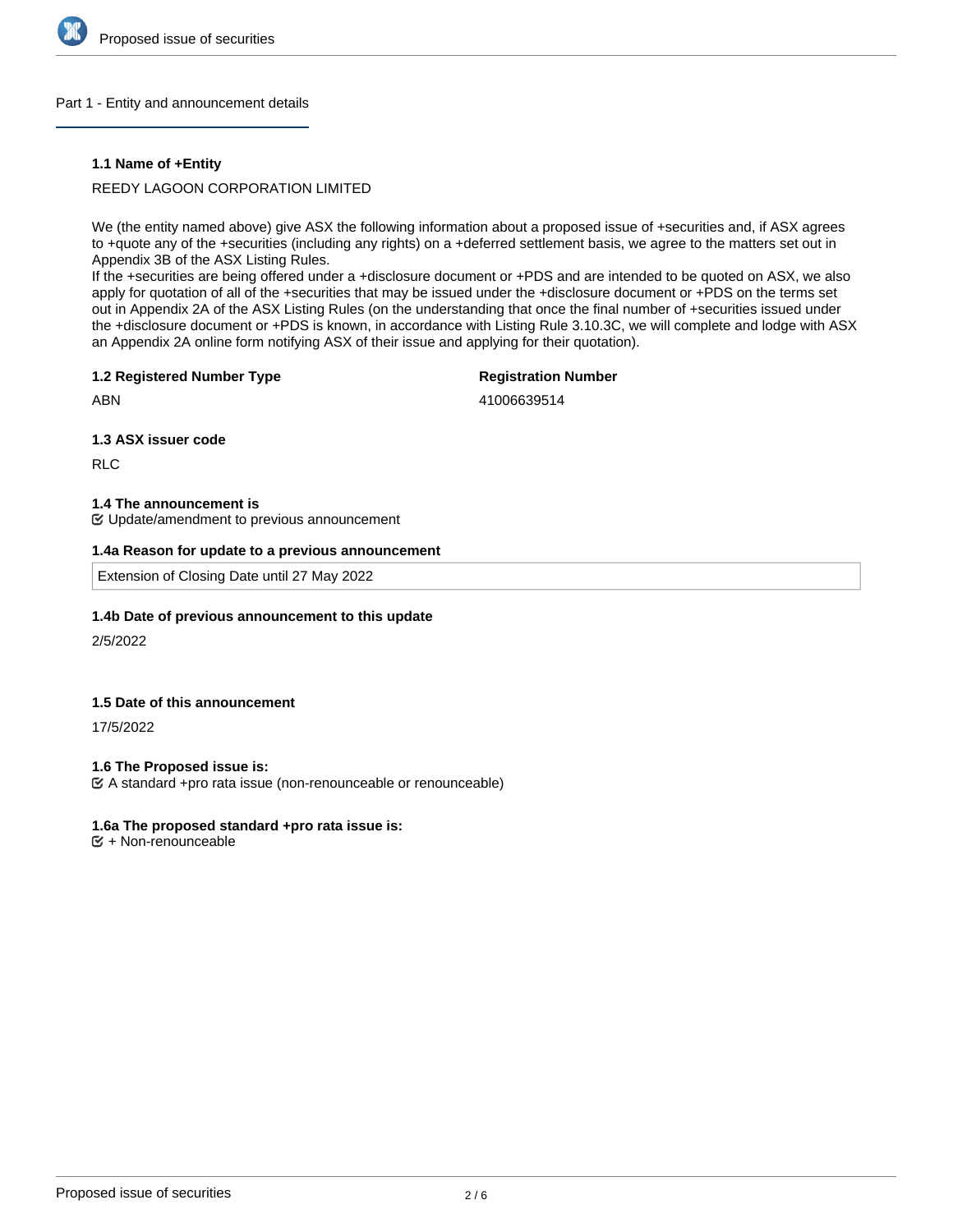

Part 3 - Details of proposed entitlement offer issue

Part 3A - Conditions

**3A.1 Do any external approvals need to be obtained or other conditions satisfied before the entitlement offer can proceed on an unconditional basis?**

No

Part 3B - Offer details

**Class or classes of +securities that will participate in the proposed issue and class or classes of +securities proposed to be issued**

**ASX +security code and description**

RLC : ORDINARY FULLY PAID

**Is the proposed security a 'New class' (+securities in a class that is not yet quoted or recorded by ASX) or an 'Existing class' (additional securities in a class that is already quoted or recorded by ASX)?** Existing class

**Will the proposed issue of this +security include an offer of attaching +securities?**  $\mathfrak{S}$  No  $\mathfrak{S}$  No  $\mathfrak{S}$  No

**If the entity has quoted company options, do the terms entitle option holders to participate on exercise?**

Details of +securities proposed to be issued

### **ASX +security code and description**

RLC : ORDINARY FULLY PAID

**ISIN Code (if Issuer is a foreign company and +securities are non CDIs)**

**ISIN Code for the entitlement or right to participate in a non-renounceable issue (if Issuer is foreign company and +securities are non CDIs)**

**Offer ratio (ratio to existing holdings at which the proposed +securities will be issued)**

**The quantity of additional +securities For a given quantity of +securities to be issued held** 7

1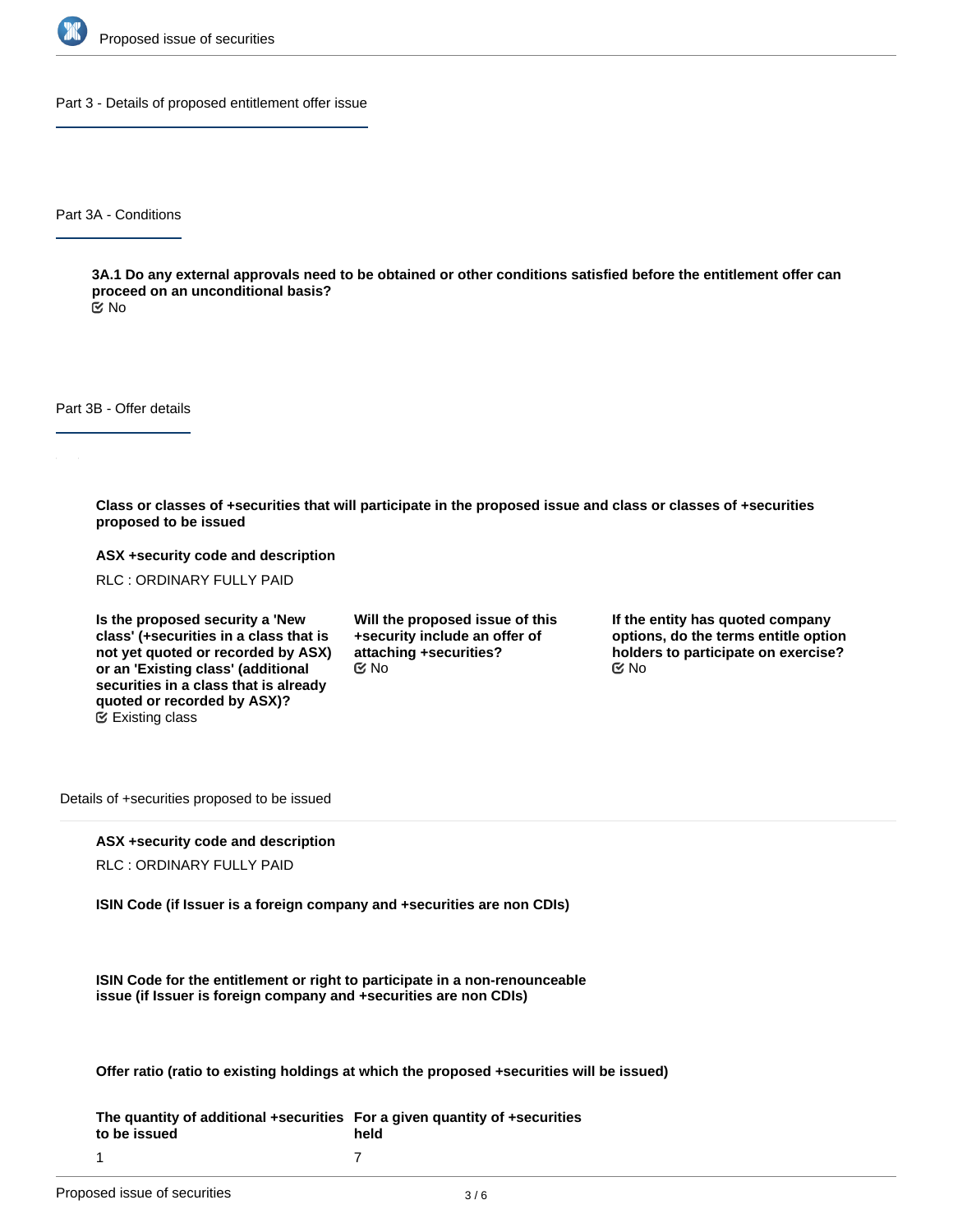| What will be done with fractional<br>entitlements? | Maximum number of +securities<br>proposed to be issued (subject to<br>rounding) |
|----------------------------------------------------|---------------------------------------------------------------------------------|
| Fractions rounded up to the next                   | 78.336.747                                                                      |
| whole number                                       |                                                                                 |

**Offer price details for retail security holders**

| In what currency will the offer be | What is the offer price per +security |
|------------------------------------|---------------------------------------|
| made?                              | for the retail offer?                 |
| AUD - Australian Dollar            | AUD 0.04000                           |

#### **Oversubscription & Scale back details**

**Will individual +security holders be permitted to apply for more than their entitlement (i.e. to over-subscribe)?** Yes

#### **Describe the limits on over-subscription**

Additional Shares will only be available to the extent other Eligible Shareholders do not take up their Entitlements in full. RLC will decline to issue New Shares to a person to the extent that the issue would otherwise result in that person holding more than 20% of the voting power in RLC.

### **Will a scale back be applied if the offer is over-subscribed?** Yes

#### **Describe the scale back arrangements**

All or some of the New Shares applied for by a shareholder above their Entitlement ("Additional Shares") may not be allocated:

- (a) there are insufficient New Shares available (refer above); and/or
- (b) RLC in its absolute discretion applies an allocation policy or scale back; and/or
- (c) the 20% Limit on Allocation applies ( refer above)

**Will these +securities rank equally in all respects from their issue date with the existing issued +securities in that class?** Yes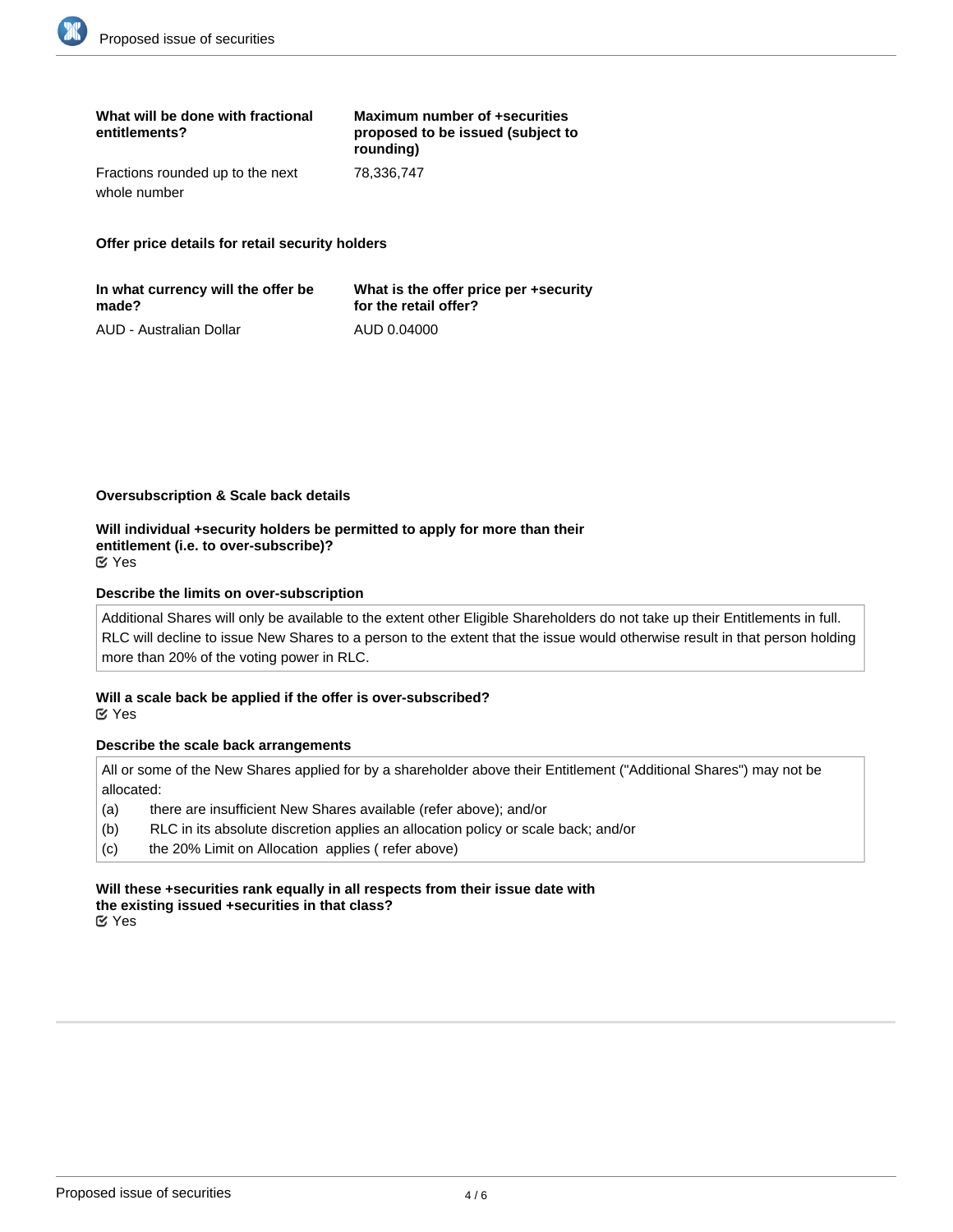

## Part 3C - Timetable

### **3C.1 +Record date**

5/5/2022

# **3C.2 Ex date**

4/5/2022

# **3C.4 Record date**

5/5/2022

## **3C.5 Date on which offer documents will be sent to +security holders entitled to participate in the +pro rata issue**

10/5/2022

# **3C.6 Offer closing date**

27/5/2022

**3C.7 Last day to extend the offer closing date** 24/5/2022

**3C.9 Trading in new +securities commences on a deferred settlement basis** 30/5/2022

**3C.11 +Issue date and last day for entity to announce results of +pro rata issue**

3/6/2022

**3C.12 Date trading starts on a normal T+2 basis**

6/6/2022

**3C.13 First settlement date of trades conducted on a +deferred settlement basis and on a normal T+2 basis**

8/6/2022

Part 3E - Fees and expenses

**3E.1 Will there be a lead manager or broker to the proposed offer?** No

**3E.2 Is the proposed offer to be underwritten?** No

**3E.3 Will brokers who lodge acceptances or renunciations on behalf of eligible +security holders be paid a**